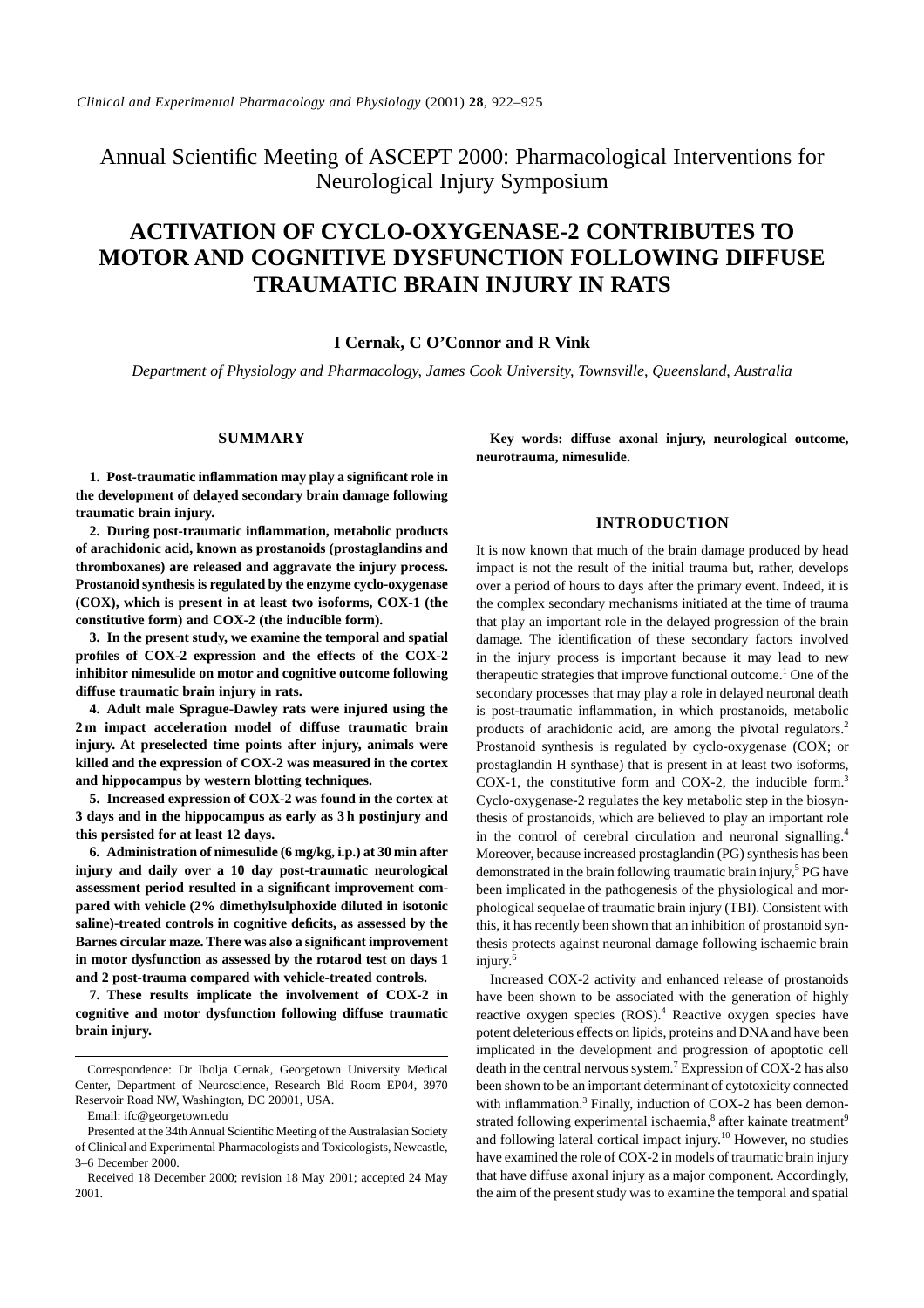profiles of COX-2 expression and the effects of the COX-2 inhibitor nimesulide on motor and cognitive outcome following diffuse TBI in rats.

# **METHODS**

### **Brain trauma model**

All experimental protocols were approved by the James Cook University Experimental Ethics Committee and were conducted according to the Guidelines for the Use of Animals in Experimental Research as outlined by the National Health and Medical Research Council of Australia.

Traumatic brain injury was performed using the impact-acceleration model of diffuse TBI, as described previously.11,12 Briefly, adult male Sprague-Dawley rats (350–450 g) were anaesthetized with sodium pentobarbital (50 mg/kg, i.p.), intubated and mechanically ventilated on room air using a Harvard Rodent Ventilator (Harvard Apparatus, Holliston, MA, USA). Rectal temperature was maintained at approximately 37°C with a thermostatically controlled heating pad. The skull was exposed by a midline incision and a stainless steel disc (10 mm in diameter and 3 mm in depth) was fixed rigidly with polyacrylamide adhesive to the animal's skull centrally between lambda and bregma. Rats were placed on a 10 cm deep foam bed and then subjected to the injury induced by dropping a 450 g brass weight a distance of 1 m onto the stainless steel disc. Such a model, as described previously in the original publications, $11,12$  produces moderate diffuse axonal injury. Sham-injured animals underwent identical surgical procedures, but were not subject to impact injury.

# **Sample preparation and immunoblots**

Following injury, animals were anaesthetized and killed by decapitation 3, 6, 12 and 24 h and 3, 4, 5, 7 and 12 days ( $n = 5$  per time point) following diffuse TBI. The brains were removed rapidly and samples of parietal cortex and hippocampus were collected. Extracts from brain samples were prepared by lysis in 100 mmol/L HEPES buffer, pH 7.5, containing 10% sucrose, 1 mmol/L EDTA, 1% Triton-X, 1 mmol/L dithiothreitol (DTT), 1 mmol/L phenylmethylsulphonyl fluoride (PMSF),  $1 \mu g/mL$  leupeptin,  $1 \mu g/mL$  pepstatin A and  $5 \mu g/mL$  aprotinin and centrifuged at  $10000 g$ . Thirty microgram total protein from each sample was then loaded onto a 12% sodium dodecyl sulphate–polyacrylamide gel and, after electrophoresis, protein was transferred to a nitrocellulose membrane (Hybond-ECL; Amersham Pharmacia, Castle Hill, NSW, Australia). Blots were blocked with 5% nonfat milk in TBST (10 mmol/L Tris, pH 7.2, 150 mmol/L NaCl, 0.05% Tween 20) and incubated in antibody directed against COX-2 (polyclonal murine IgG; 1 : 1000; Cayman Chemical, Ann Arbor, ME, USA) for 1 h at room temperature. After incubation, blots were washed three times in phosphate-buffered saline (PBS) containing 0.1% Tween 20, and the secondary antibody (goat antirabbit IgG-HRP; 1: 10 000; Sigma, St Louis, MO, USA) was applied for 1 h at room temperature. Blots were washed in PBS containing 0.1% Tween 20 three times and then incubated in commercial enhanced chemiluminescence reagents (Amersham, Arlington Heights, IL, USA) and exposed to Kodak BioMax ML film (Eastman Kodak, Rochester, NY, USA). To quantitatively assess changes in estimated proteins, the appropriate bands were analysed by densitometry and quantified by computer analysis.

# **Drug preparation and administration**

*N*-(Nitro-2-phenoxyphenyl)-methanesulphonamide (R805; marketed as Nimesulide; Cayman Chemical) was suspended in dimethylsulphoxide (DMSO) and further diluted into isotonic saline prior to administration (final concentration of DMSO 2%). Animals were then administered nimesulide intraperitoneally (6 mg/kg bodyweight;  $n = 10$ ) or vehicle ( $n = 10$ ) at 30 min after trauma and daily over a 10 day period.

## **Assessment of motor performance**

Motor assessment was performed using the rotarod device, which has been described as being the most sensitive test to detect motor deficit in rodent brain injury.13 Briefly, animals were placed on the rotarod device, consisting of a motorized rotating ensemble of 18 rods. The rotational speed of the device was increased from 0 to 30 r.p.m. at intervals of 3 r.p.m. every 10 s. The latency to fall from the rotating bars or to grip the rods and spin two consecutive rotations was recorded for each rat over a 10 day post-traumatic period.

#### **Assessment of cognitive performance**

The Barnes circular maze,<sup>14</sup> adapted from Bach *et al.*,<sup>15</sup> and described in detail by Fox *et al.*<sup>16</sup> was used to assess spatial reference memory following diffuse TBI. Animals were trained to locate a hidden escape tunnel, which was placed directly beneath one of 18 circular holes at the perimeter of a large circular platform. Latency, in seconds, to find the escape tunnel after initiation of aversive sound and light stimuli was tested daily over a 10 day post-traumatic period.



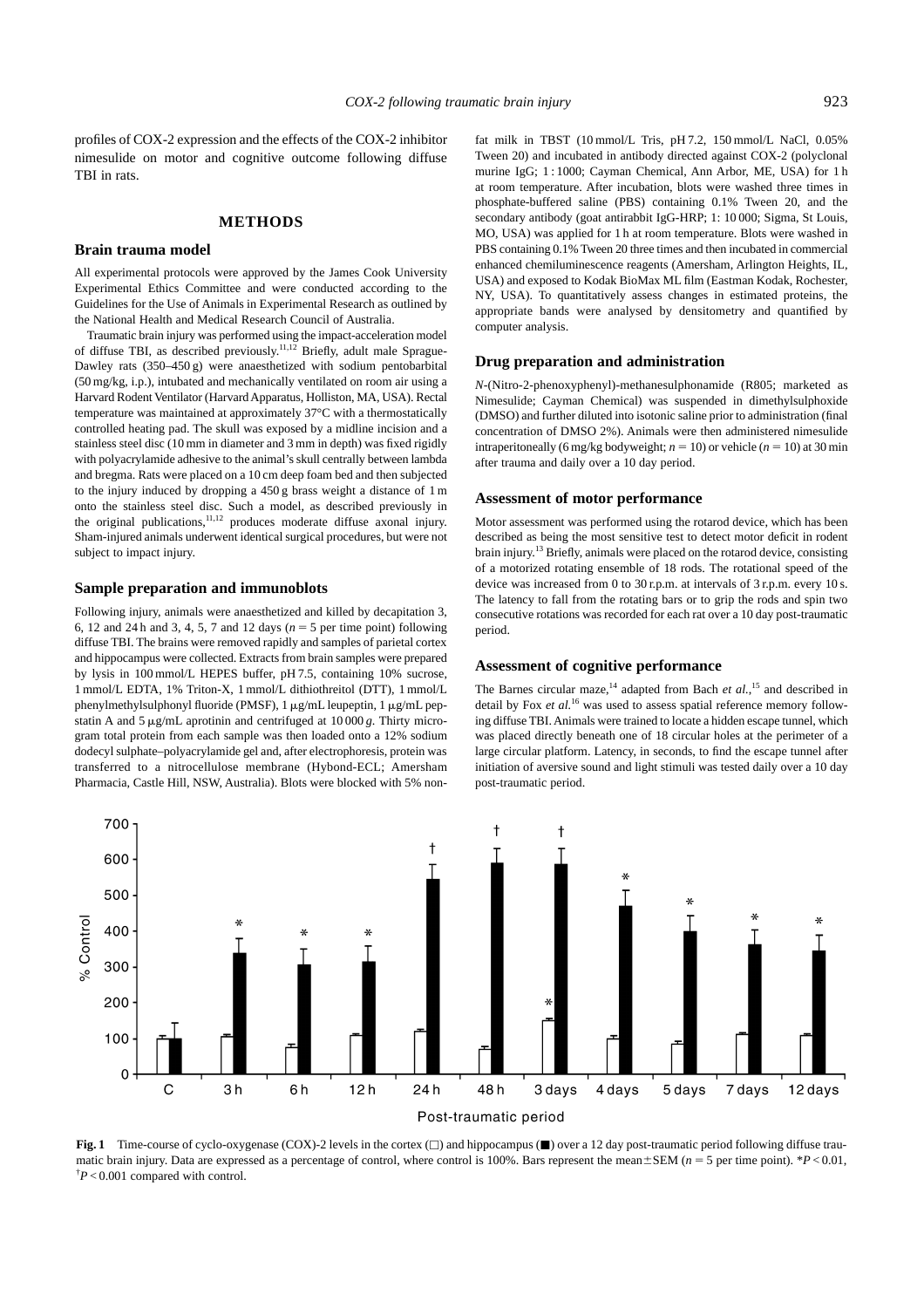924 *I Cernak* et al.



**Fig. 2** Alterations in motor performance between animals treated with either nimesulide (cyclo-oxygenase-2 inhibitor;  $\bullet$ ) or vehicle (2% dimethylsulphoxide diluted in isotonic saline;  $\blacksquare$ ) over a 10 day assessment period following diffuse traumatic brain injury in rats. Data are the means $\pm$ SEM  $(n = 10$  per time point).  $P < 0.05$  between treatment groups.

# **Statistical analysis**

Statistical significance for western blots was determined by analysis of variance (ANOVA) followed by Student–Newman–Keul's post hoc tests. For analysis of behavioural data, a repeated-measures ANOVA was used to determine group main effects. The least significant pairwise multiple comparison post hoc test was used to determine group differences on specific days after injury. The level of significance was set at  $P < 0.05$ .

### **RESULTS**

# **Cyclo-oxygenase-2 protein levels in brain structures following TBI**

Figure 1 shows the time-course of COX-2 expression in the cortex and hippocampus following acceleration-induced impact injury. The immunoreactivity for COX-2 is increased by approximately 50% in the cortex at 3 days postinjury ( $148 \pm 16\%$ ) compared with control animals. An increase in hippocampal COX-2 immunoreactivity occurred within 3 h, with a maximal level at  $48 h (588 \pm 68\% \text{ vs }$ control values) and persisted until the end of the 12 day observation period (Fig. 1).

# **Motor function following TBI**

Traumatic brain injury caused a significant motor deficit in vehicletreated control animals, with the nadir noted at 24 h postinjury  $(30 \pm 8 \text{ s}; P < 0.001 \text{ vs pre-injury values of } 98 \pm 16 \text{ s}).$  The motor deficit persisted for the full 10 day post-traumatic assessment period (Fig. 2). Nimesulide treatment reduced the injury induced motor deficit such that a statistically significant improvement was observed at 24 h and 5 days post-trauma (Fig. 2).

# **Cognitive function following TBI**

Prior to injury, mean latency time for animals to locate the Barnes maze tunnel was  $9 \pm 1$  s. Following injury, the latency to locate the tunnel increased significantly  $(P < 0.001)$  and peaked at 24 h and 7 days post-trauma (69  $\pm$  18 and 37  $\pm$  9 s, respectively). Treatment with nimesulide significantly improved cognitive performance at almost all time points post-trauma when compared with vehicletreated controls (Fig. 3).



**Fig. 3** Alterations in motor performance between animals treated with either nimesulide (cyclo-oxygenase-2 inhibitor;  $\bullet$ ) or vehicle (2% dimethylsulphoxide diluted in isotonic saline;  $\blacksquare$ ) over a 10 day assessment period following diffuse traumatic brain injury in rats. Data are the means $\pm$ SEM ( $n = 10$  per time point). \**P* < 0.05 between treatment groups.

# **DISCUSSION**

In the present study, we have demonstrated that diffuse TBI in rats increases the expression of COX-2 protein in the cortex and hippocampus. Such an increase in COX-2 protein expression in the hippocampus started as early as 3 h postinjury and persisted for 12 days. Administration of a specific inhibitor of COX-2, namely nimesulide, during this time period significantly reduced cognitive deficit and improved motor performance.

Inhibition of PG synthesis following brain injury has been reported as neuroprotective in experimental studies of focal ischaemia in rats,<sup>6</sup> concussive brain injury in cats,<sup>17</sup> fluidpercussion-induced neurotrauma in rats $18$  and in clinical neurosurgery.<sup>19</sup> Increases in PG are a consequence of COX-2 activity and may have direct effects on further secondary injury mechanisms, such as free radical generation<sup>20</sup> and neurotransmitter release.<sup>21</sup> Following lateral cortical impact injury, increased COX-2 levels reach a plateau in both the ipsilateral cortex and hippocampus at 24 h–3 days.10,22 Our results demonstrate a similar trend of COX-2 protein expression in hippocampus, but of longer duration (up to 12 days) and of higher amplitude. Furthermore, significantly increased COX-2 levels in the cortex were shown in the present study only on day 3 postinjury. Differences between the lateral cortical impact injury model used in previous studies and the acceleration (weight drop) impact injury model used in the present study may account for such variance. We assume that the extended time-course for COX-2 immunoreactivity in the hippocampus observed in the present study could be a consequence of either a relatively long halflife of the protein or its continued transcription. Moreover, the differences in COX-2 expression between the cortex and hippocampus may be accounted for by regionally specific responses to trauma.

The specific COX-2 inhibitor nimesulide was shown to reduce white matter damage in chronic cerebral ischaemia<sup>23</sup> and limit kainate-induced oxidative damage in the rat hippocampus.<sup>24</sup> In the present study, animals receiving nimesulide demonstrated significant attenuation of cognitive deficits compared with non-injured animals, but the beneficial effects on motor performance were much less profound. In contrast with our findings, Dash *et al.*<sup>10</sup> demonstrated that celecoxib, another specific COX-2 inhibitor, worsened